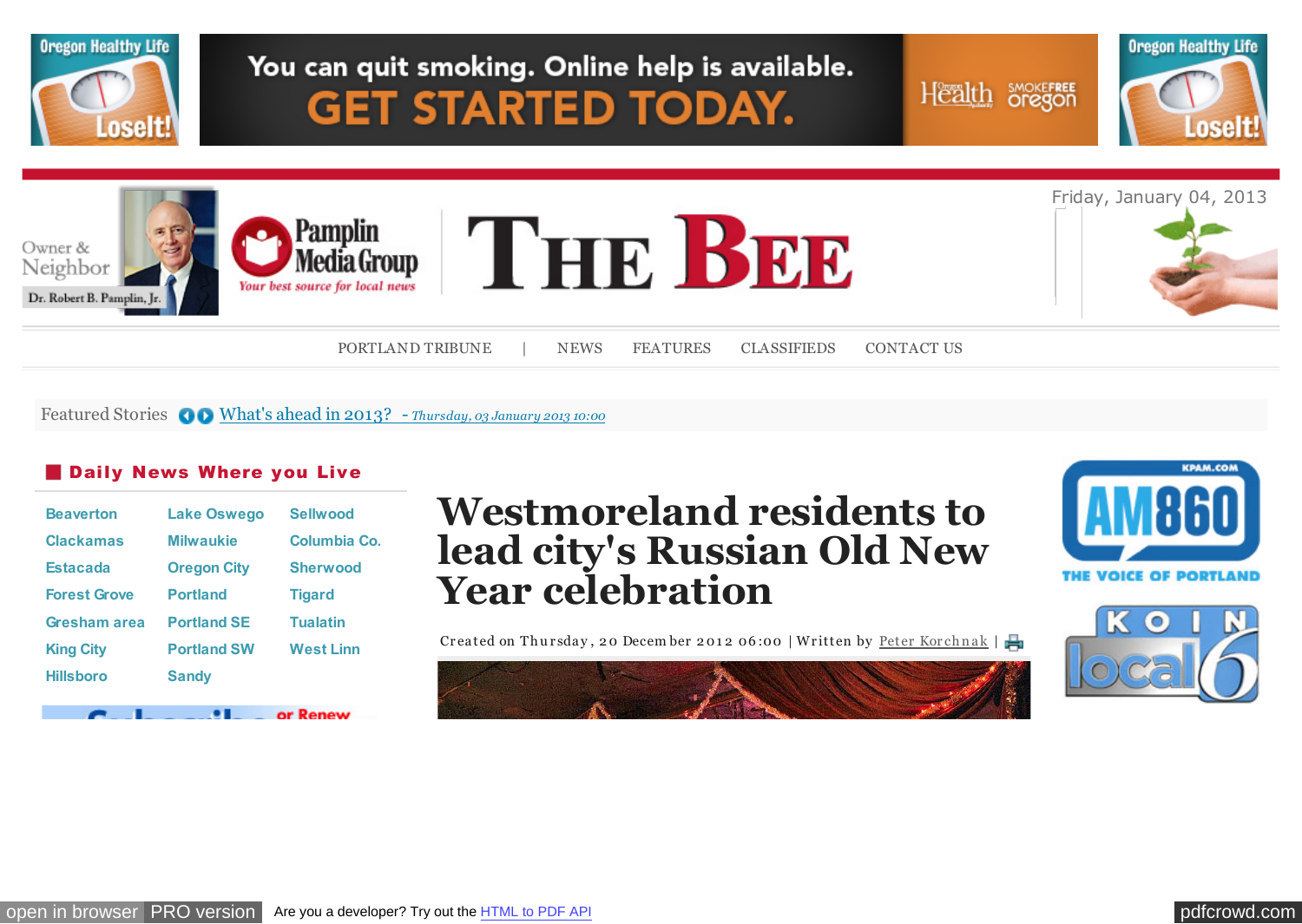#### **Subscribe TODAY! COMMUNITY NEWSPAPERS CLICK HERE**

#### **Other Pamplin Media Group sites**

**[Boom!](http://portlandtribune.com/boom-news/) [KPAM 860](http://kpam.com/) [KKOV 1550](http://www.1550talk.com/)**

 $\overline{\mathbf{v}}$ 

## ■ Search



#### **[Click here to SEARCH our archives](http://portlandtribune.com/portland-tribune-news/archives)**

PUBLIC NOTICES RLIGK HERE itay informed about actions by your local government.

## News

- **[Three-neighborhood pursuit ends in](http://portlandtribune.com/sb/74-news/125011-three-neighborhood-pursuit-ends-in-spectacular-smash-up-) spectacular smash-up**
- **[Neighbors force counseling clinic to](http://portlandtribune.com/sb/74-news/124998-neighbors-force-counseling-clinic-to-move-from-westmoreland-) move from Westmoreland**
- **[Families tour restored Marysville School](http://portlandtribune.com/sb/74-news/124999-families-tour-restored-marysville-school)**
- **[January closure for moving Sellwood](http://portlandtribune.com/sb/74-news/125000-january-closure-for-moving-sellwood-bridge-affirmed-) Bridge affirmed**
- **[Midnight lift hoists massive girders for](http://portlandtribune.com/sb/74-news/125002-midnight-lift-hoists-massive-girders-for-max-at-tacoma-street) MAX at Tacoma Street**





by: PETER KORCHNAK - Westmoreland's Chervona rocked last year - Russian Old New Year celebration, on January 13 at Danteâ,¬sˇÃ f"à f 's Club on Burnside Street with Andre Temkin at center, on guitar, donning the Ded Moroz hat.

For the seventh year in a row, two Westmoreland residents are offering "the cheapest tickets to Russia for one fun night"  $\hat{a} \mathcal{C}^*$  on January 12, when they host the "Russian Old New Year Ball" at the Star Theater.

"We have all major ingredients for an amazing party," smiled Andre Temkin, front man of the local band Chervona, whose self-professed purpose is "to make people happy" with an eclectic repertoire that includes both Temkin's original creations, and covers of songs popular in his native Russia, performed both in English and Russian.

Married only since July, Temkin and Alma Laskoniene  $\hat{a}\mathcal{C}^*$  the band's muse – finish each other's sentences. Laskoniene, who hails from Klaipeda, Lithuania, will co-MC the event as "Snegurochka", the Russian Snow White. Contrary to expectations, she said, the majority of the band's following is not Russian but American. "They love the music for various reasons: The energy, the message... We also have a strong Polish following." But, Temkin added, "The Russian Old New Year is loved equally by Russians and Americans."

Temkin bought a house in Westmoreland in 1997, two years into his life in Portland. He said, "You could say that life brought me here." Since then, he has seen the neighborhood change dramatically  $\hat{a} \mathcal{C}^*$  growing from a place that was "dead after dark" to one that is "full of life". Temkin and Laskoniene's vision for the area includes a block party on Harold and Ellis Streets at Milwaukie Avenue, and a zip line to the Oaks Amusement Park. (The Oaks has yet to weigh in on that idea.)



KUHNHAUSEN'S

FURNITURE SHOWCASE

**20 MINUTES** after you quit smoking, your blood pressure decreases.

You can quit smoking. Online help is available.

GET **STARTED TODAY.** 

**CALL:** 

[open in browser](http://pdfcrowd.com/redirect/?url=http%3a%2f%2fportlandtribune.com%2fsb%2f75-features%2f125053-westmoreland-residents-to-lead-citys-russian-old-new-year-celebration&id=ma-130104114841-3e570da9) [PRO version](http://openx.pmgwebads.com/www/delivery/ck.php?oaparams=2__bannerid=1396__zoneid=275__cb=a087f07869__oadest=http%3A%2F%2Fwww.washingtoncountymuseum.org%2Fhubble) Are you a developer? Try out th[e HTML to PDF API](http://pdfcrowd.com/html-to-pdf-api/?ref=pdf) [pdfcrowd.](http://bs.serving-sys.com/BurstingPipe/BannerRedirect.bs?cn=brd&FlightID=5771754&Page=&PluID=0&EyeblasterID=12385700&Pos=41278876220988&ord=[timestamp])[com](http://pdfcrowd.com)